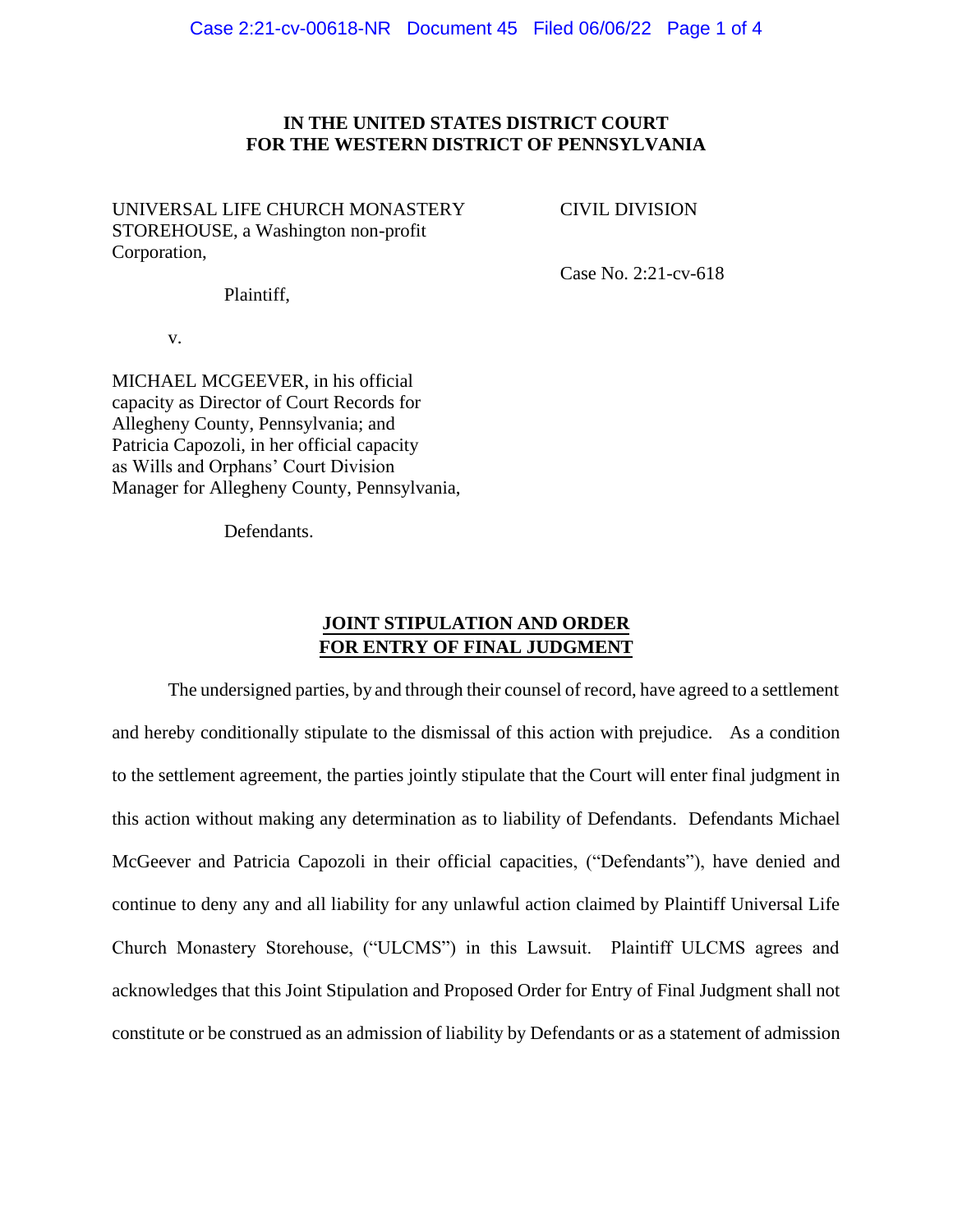### Case 2:21-cv-00618-NR Document 45 Filed 06/06/22 Page 2 of 4

of any wrongdoing or violation by Defendants of any federal or state statute, or Allegheny County policy.

#### **ORDER**

Based on the foregoing Stipulation and the Court's prior orders, findings, and conclusions in this action, it is hereby ORDERED, ADJUDGED, and DECREED that:

Without making any determination as to the liability of Defendants in this action, the Court finds concludes, and declares that a government policy or practice that applies 23 Pa. Cons. Stat. Ann. § 1503 in a manner that denies, discourages, or otherwise chills the religious practice of the Universal Life Church and its ministers by proclaiming that Universal Life Church ministers have no legal authority to solemnize marriages under 23 Pa. Cons. Stat. Ann. § 1503(a)(6) would violate the First and Fourteenth Amendments to the United States Constitution by (a) preferring certain religions over others in violation of the Establishment Clause, (b) burdening the Universal Life Church's and its members' religious practices in violation of the Free Exercise Clause, and (c) discriminating against the Universal Life Church and its members in violation of the Equal Protection Clause, to the extent the policy or practice treats Universal Life Church ministers less favorably than those similarly situated.

The Court therefore orders the following:

- a. Defendants shall ensure that their training materials instruct employees and agents that they are not to interpret the meaning of 23 Pa. Cons. Stat. Ann.  $\S$  1503(a)(6);
- b. Defendants shall ensure that their employees and agents are trained and directed accordingly to not deny, discourage, or chill the Universal Life Church's religious practice, specifically by not communicating to members of the public that a Universal Life Church minister cannot lawfully solemnize a marriage solely on the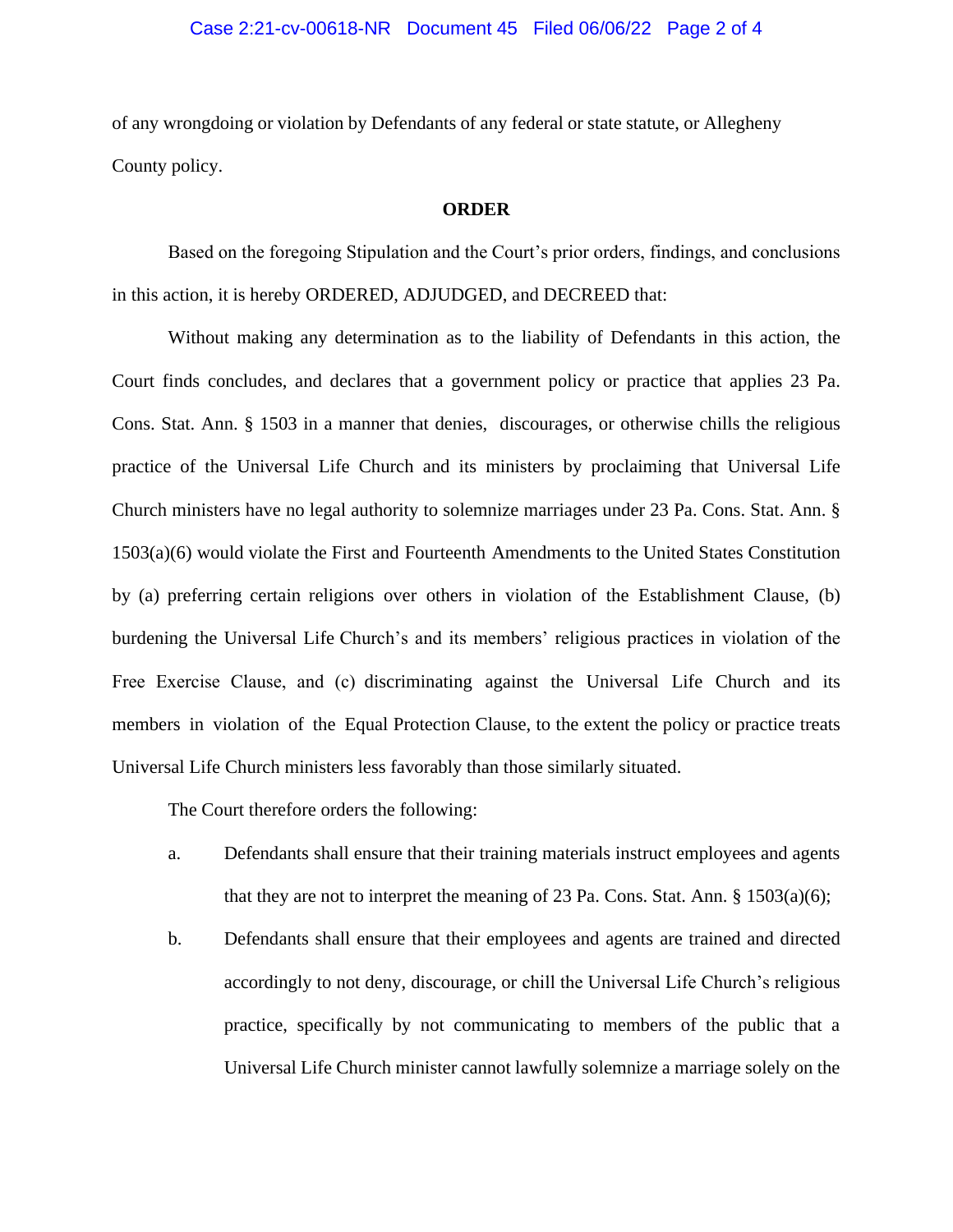### Case 2:21-cv-00618-NR Document 45 Filed 06/06/22 Page 3 of 4

basis of the minister's affiliation and/or ordination with the Universal Life Church. Defendants shall train and direct their employees and agents to not advise the public as to whether any religious organization or officiant thereof, and specifically members of Plaintiff's church is authorized, or not, to solemnize a marriage under Pennsylvania Law. Defendant County Department of Court Records shall post at its physical office and state on its official marriage license webpage that the Department of Court Records Marriage License staff cannot advise as to the legal qualifications of anyone to serve as a marriage officiant. Additionally, Defendants shall supervise and monitor their employees to assure compliance with this policy and training, and employees who violate this policy will be subject to progressive discipline, up to and including termination.

- c. The Clerk of Court is directed to enter a final judgment in accordance with this Order, terminating this action with prejudice;
- d. The Court shall retain jurisdiction and have the power to enforce this Order without limitation, including to order any such relief as the Court deems just and proper.

SO ORDERED this <u>6th</u> day of <u>June</u> 2022.

J. NICHOLAS RANJAN UNITED STATES DISTRICT JUDGE s/ J. Nicholas Ranjan